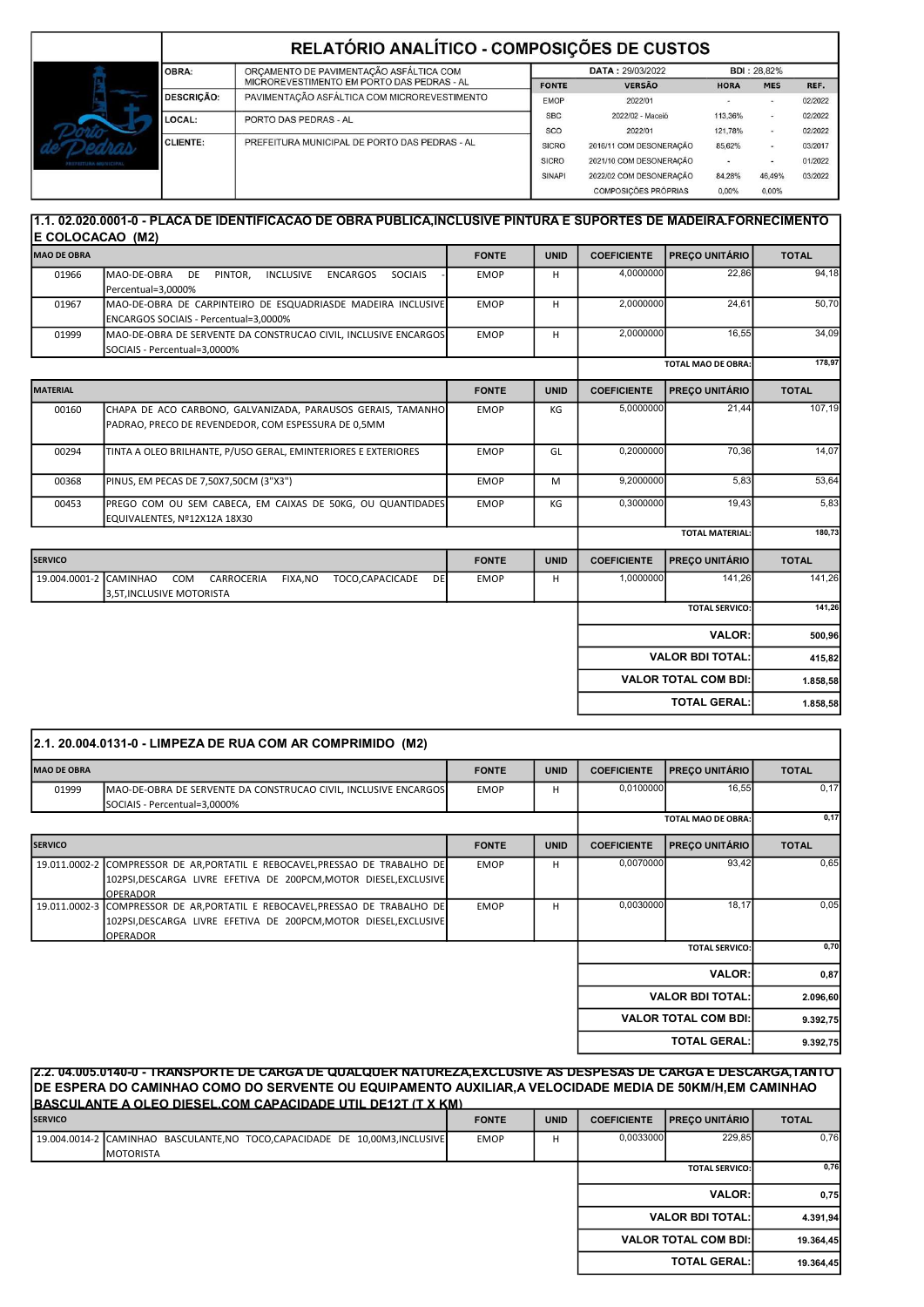| <b>MAO DE OBRA</b>     | "INSTRUCOES PARA EXECUCAO",DO DER-RJ,INCLUSIVE TRANSPORTE DENTRO DO CANTEIRO (M2)                                                                                                                                                                                                                  | <b>FONTE</b> | <b>UNID</b>  | <b>COEFICIENTE</b> | <b>PREÇO UNITÁRIO</b>       | <b>TOTAL</b> |
|------------------------|----------------------------------------------------------------------------------------------------------------------------------------------------------------------------------------------------------------------------------------------------------------------------------------------------|--------------|--------------|--------------------|-----------------------------|--------------|
| 01999                  | MAO-DE-OBRA DE SERVENTE DA CONSTRUCAO CIVIL, INCLUSIVE ENCARGOS<br>SOCIAIS - Percentual=3,0000%                                                                                                                                                                                                    | <b>EMOP</b>  | H            | 0,0463000          | 16,55                       | 0,79         |
|                        |                                                                                                                                                                                                                                                                                                    |              |              |                    | <b>TOTAL MAO DE OBRA:</b>   | 0,79         |
| MATERIAL               |                                                                                                                                                                                                                                                                                                    | <b>FONTE</b> | <b>UNID</b>  | <b>COEFICIENTE</b> | <b>PREÇO UNITÁRIO</b>       | <b>TOTAL</b> |
| 01374                  | EMULSAO ASFALTICA CATIONICA, RR-2C, A GRANEL                                                                                                                                                                                                                                                       | <b>EMOP</b>  | КG           | 2,8000000          | 4,44                        | 12,43        |
| 14543                  | PEDRA BRITADA 1 E 2 (MEDIA), PARA REGIAOMETROPOLITANA DO RIO DE<br><b>JANEIRO</b>                                                                                                                                                                                                                  | <b>EMOP</b>  | $\mathsf{T}$ | 0,0362500          | 62,35                       | 2,26         |
|                        |                                                                                                                                                                                                                                                                                                    |              |              |                    | <b>TOTAL MATERIAL</b>       | 14,69        |
| <b>SERVICO</b>         |                                                                                                                                                                                                                                                                                                    | <b>FONTE</b> | <b>UNID</b>  | <b>COEFICIENTE</b> | <b>PREÇO UNITÁRIO</b>       | <b>TOTAL</b> |
|                        | 19.004.0010-2 CAMINHAO BASCULANTE, NO TOCO, CAPACIDADE DE 4,00M3, INCLUSIVE<br><b>MOTORISTA</b>                                                                                                                                                                                                    | <b>EMOP</b>  | H            | 0,0021600          | 155,21                      | 0,34         |
|                        | 19.005.0016-2 TRATOR DE PNEUS COM MOTOR DIESEL DE 61CV, INCLUSIVE OPERADOR                                                                                                                                                                                                                         | <b>EMOP</b>  | H            | 0,0012300          | 98,66                       | 0,12         |
|                        | 19.005.0016-4 TRATOR DE PNEUS COM MOTOR DIESEL DE 61CV, INCLUSIVE OPERADOR                                                                                                                                                                                                                         | <b>EMOP</b>  | H            | 0,0018500          | 36,64                       | 0,07         |
|                        | BETUME(ASFALTO)<br>SOB<br>19.006.0016-2 DISTRIBUIDOR<br><b>DE</b><br>PRESSAO, MOTOR<br>GASOLINA, MONTADO SOBRE CAMINHAO, CAPACIDADE EFETIVA DO TANQUE<br>DE 5000L, INCLUSIVE ESTE COM MOTORISTA                                                                                                    | <b>EMOP</b>  | H            | 0,0015400          | 291,97                      | 0,45         |
|                        | 19.006.0016-4 DISTRIBUIDOR<br>DE BETUME(ASFALTO)<br>SOB PRESSAO, MOTOR<br>$\overline{A}$<br>GASOLINA, MONTADO SOBRE CAMINHAO, CAPACIDADE EFETIVA DO TANQUE<br>DE 5000L, INCLUSIVE ESTE COM MOTORISTA                                                                                               | <b>EMOP</b>  | H            | 0,0015400          | 87,72                       | 0, 14        |
|                        | 19.006.0018-2 ESPALHADOR DE AGREGADOS, REBOCAVEL, CAPACIDADE<br>DE<br>RASA<br>1,30M3,LARGURA MAXIMA DE DISTRIBUICAO DE 3,66M,COMPRIMENTO DE<br>4,10M,LARGURA DE 1,30M,ALTURA DE 1,00M,4 RODAS COM PNEUMATICOS<br>LONAS), PESO<br>DE 860KG, DIAMETRO<br><b>ROLO</b><br><b>DE</b><br>6X9(10<br>DO    | <b>EMOP</b>  | H            | 0,0021600          | 12,28                       | 0,03         |
|                        | 19.006.0018-4 ESPALHADOR DE AGREGADOS, REBOCAVEL, CAPACIDADE<br>RASA<br>DE<br>1,30M3,LARGURA MAXIMA DE DISTRIBUICAO DE 3,66M,COMPRIMENTO DE<br>4,10M,LARGURA DE 1,30M,ALTURA DE 1,00M,4 RODAS COM PNEUMATICOS<br>6X9(10<br>LONAS), PESO<br><b>DE</b><br>860KG, DIAMETRO<br>DO<br><b>ROLO</b><br>DE | <b>EMOP</b>  | н            | 0,0009200          | 5,58                        | 0,01         |
|                        | 19.006.0006-2 ROLO ESTATICO DE 7 RODAS, AUTOPROPELIDO, PARA COMPACTACAO DE<br>ASFALTO,COM ESPESSURA DE 25 A 50MM,LARGURA DE COMPACTACAO<br>1,82M, CLASSE DE PESO 21T, INCLUSIVE OPERADOR                                                                                                           | <b>EMOP</b>  | H            | 0,0024700          | 183,98                      | 0,45         |
|                        | 19.006.0006-4 ROLO ESTATICO DE 7 RODAS, AUTOPROPELIDO, PARA COMPACTACAO DE<br>ASFALTO,COM ESPESSURA DE 25 A 50MM,LARGURA DE COMPACTACAO<br>1,82M, CLASSE DE PESO 21T, INCLUSIVE OPERADOR                                                                                                           | <b>EMOP</b>  | H            | 0,0006200          | 82,82                       | 0,05         |
| 19.006.0023-2 VASSOURA | MECANICA, REBOCAVEL, LARGURA<br>DE<br><b>TRABALHO</b><br><b>DE</b><br>2,44MM, EXCLUSIVE OPERADOR                                                                                                                                                                                                   | <b>EMOP</b>  | H            | 0,0012300          | 20,22                       | 0,02         |
| 19.006.0023-4          | MECANICA, REBOCAVEL, LARGURA<br><b>TRABALHO</b><br><b>DE</b><br>VASSOURA<br>DE<br>2,44M, EXCLUSIVE OPERADOR                                                                                                                                                                                        | <b>EMOP</b>  | H            | 0,0018500          | 6,48                        | 0,01         |
|                        |                                                                                                                                                                                                                                                                                                    |              |              |                    | <b>TOTAL SERVICO:</b>       | 1,69         |
|                        |                                                                                                                                                                                                                                                                                                    |              |              |                    | <b>VALOR:</b>               | 17,16        |
|                        |                                                                                                                                                                                                                                                                                                    |              |              |                    | <b>VALOR BDI TOTAL:</b>     | 41.512,58    |
|                        |                                                                                                                                                                                                                                                                                                    |              |              |                    | <b>VALOR TOTAL COM BDI:</b> | 185.422,86   |
|                        |                                                                                                                                                                                                                                                                                                    |              |              |                    | <b>TOTAL GERAL:</b>         | 185.422,86   |

FONTE UNID COEFICIENTE PREÇO UNITÁRIO TOTAL 19.004.0014-2 CAMINHAO BASCULANTE,NO TOCO,CAPACIDADE DE 10,00M3,INCLUSIVE MOTORISTA EMOP H 0,0030000 229,85 0,69 19.004.0014-4 CAMINHAO BASCULANTE,NO TOCO,CAPACIDADE DE 10,00M3,INCLUSIVE MOTORISTA EMOP H | 0,0080000 66,31 0,53 1,22 1,22 66,04 296,24 296,24 TOTAL GERAL: 2.5. COMP-19779761 - MICRO-REVESTIMENTO ASFÁTICO A FRIO (COM ESPESSURA DE 15MM (EXECUÇÃO, INCLUINDO O TOTAL SERVICO: VALOR: VALOR BDI TOTAL: VALOR TOTAL COM BDI: 2.4. 04.010.0046-0 - CARGA E DESCARGA MECANICA DE AGREGADOS,TERRA,ESCOMBROS,MATERIAL A GRANEL,UTILIZANDO CAMINHAO BASCULANTE A OLEO DIESEL,COM CAPACIDADE UTIL DE 12T,CONSIDERANDO O TEMPO PARA CARGA,DESCARGA E MANOBRA,EXCLUSIVE DESPESAS COM A PA-CARREGADEIRA EMPREGADA NA CARGA,COM A CAPACIDADE DE 1,50M3 (T)

FORNECIMENTO DE TODOS OS MATERIAIS INCLUSIVE EMULSÃO (m²)

SERVICO

| <b>VALOR:</b>               | 45,10      |
|-----------------------------|------------|
| <b>VALOR BDI TOTAL:</b>     | 109.022,94 |
| <b>VALOR TOTAL COM BDI:</b> | 487.248,68 |
| <b>TOTAL GERAL:</b>         | 487.248,68 |